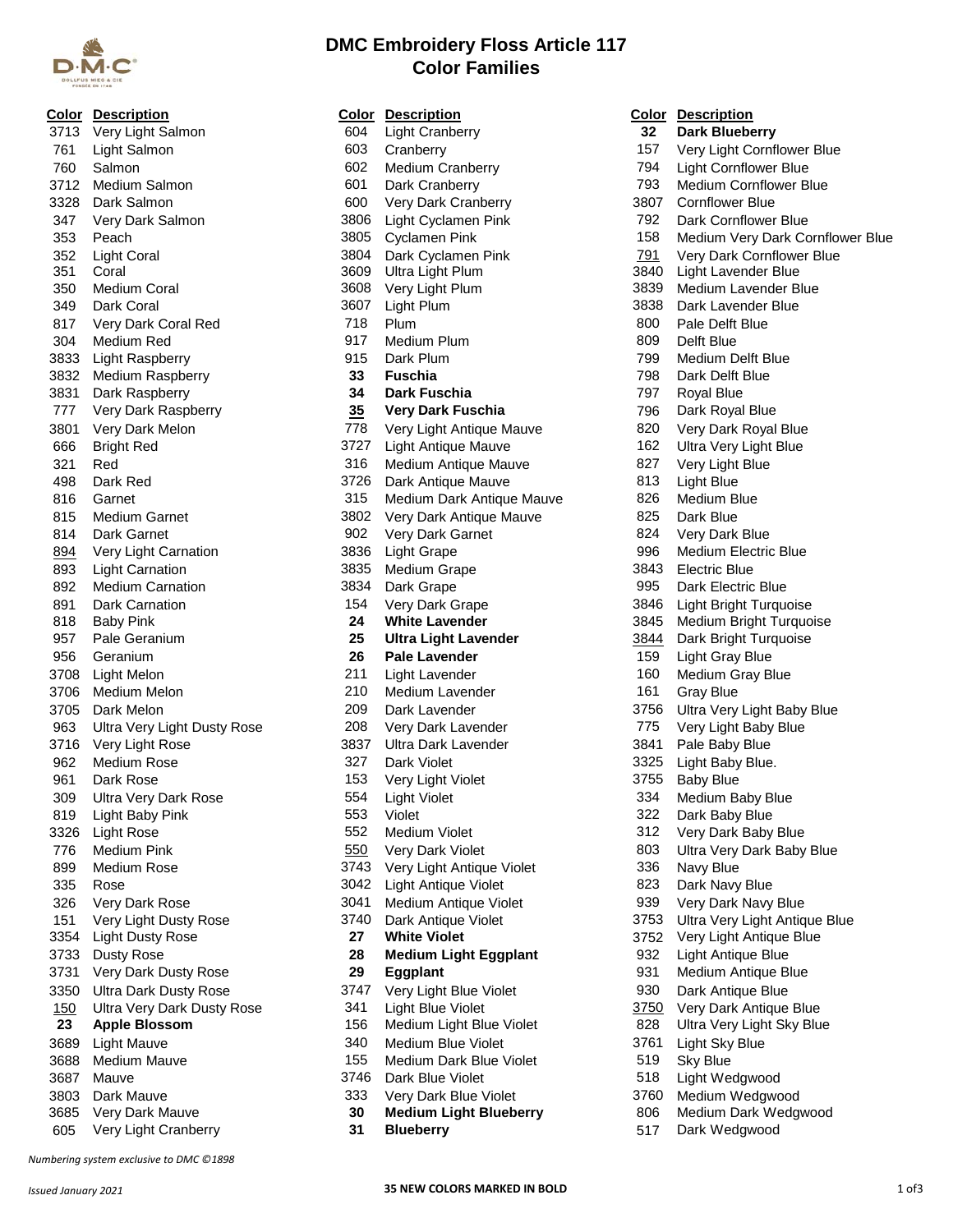

## 3842 Very Dark Wedgwood 311 Medium Navy Blue 747 Very Light Sky Blue 319 Very Dark Pistachio Green 3766 Light Peacock Blue 890 Ultra Dark Pistachio Green 807 Peacock Blue 3765 Very Dark Peacock Blue 3811 Very Light Turquoise 598 Light Turquoise 3810 Dark Turquoise 3809 Very Dark Turquoise 3808 Ultra Very Dark Turquoise 928 Very Light Gray Green 927 Light Gray Green 926 Medium Gray Green 3768 Dark Gray Green 924 Very Dark Gray Green 3849 Light Teal Green 3848 Medium Teal Green 3847 Dark Teal Green 964 Light Seagreen 959 Medium Seagreen 958 Dark Seagreen 3812 Very Dark Seagreen 3851 Light Bright Green 943 Medium Aquamarine<br>3850 Dark Bright Green Dark Bright Green 993 Very Light Aquamarine 992 Light Aquamarine 1692 Ultra Light Avocado Green 3814 Aquamarine 471 Very Light Avocado Green 676 Light Old Gold 991 Dark Aquamarine 966 Medium Baby Green 564 Very Light Jade 562 Medium Jade 3817 Light Celadon Green 3816 Celadon Green 163 Medium Caledon Green 3815 Dark Celadon Green **10 Very Light Tender Green** 561 Very Dark Jade 3813 Light Blue Green 504 Very Light Blue Green 503 Medium Blue Green 501 Dark Blue Green 500 Very Dark Blue Green 955 Light Nile Green **13 Medium Light Nile Green** 913 Medium Nile Green 912 Light Emerald Green 911 Medium Emerald Green<br>910 Dark Emerald Green Dark Emerald Green 909 Very Dark Emerald Green 3818 Ultra Very Dark Emerald Green 369 Very Light Pistachio Green

*Numbering system exclusive to DMC ©1898*

|      | <b>Color Description</b>         |      | <b>Color Description</b>   |            | <b>Color Description</b>   |
|------|----------------------------------|------|----------------------------|------------|----------------------------|
| 3842 | Very Dark Wedgwood               | 320  | Medium Pistachio Green     | 730        | Very Dark Olive Green      |
| 311  | Medium Navy Blue                 | 367  | Dark Pistachio Green       | 3013       | Light Khaki Green          |
| 747  | Very Light Sky Blue              | 319  | Very Dark Pistachio Green  | 3012       | Medium Khaki Green         |
| 3766 | Light Peacock Blue               | 890  | Ultra Dark Pistachio Green | 3011       | Dark Khaki Green           |
| 807  | Peacock Blue                     | 164  | Light Forest Green         | 372        | <b>Light Mustard</b>       |
| 3765 | Very Dark Peacock Blue           | 989  | <b>Forest Green</b>        | 371        | Mustard                    |
| 3811 | Very Light Turquoise             | 988  | Medium Forest Green        | 370        | <b>Medium Mustard</b>      |
| 598  | <b>Light Turquoise</b>           | 987  | Dark Forest Green          | 17         | <b>Light Yellow Plum</b>   |
| 597  | Turquoise                        | 986  | Very Dark Forest Green     | 18         | <b>Yellow Plum</b>         |
| 3810 | Dark Turquoise                   | 772  | Very Light Yellow Green    | 834        | Very Light Golden Olive    |
| 3809 | Very Dark Turquoise              | 3348 | <b>Light Yellow Green</b>  | 833        | Light Golden Olive         |
| 3808 | <b>Ultra Very Dark Turquoise</b> | 3347 | <b>Medium Yellow Green</b> | 832        | Golden Olive               |
| 928  | Very Light Gray Green            | 3346 | <b>Hunter Green</b>        | 831        | Medium Golden Olive        |
| 927  | Light Gray Green                 | 3345 | Dark Hunter Green          | 830        | Dark Golden Olive          |
| 926  | Medium Gray Green                | 895  | Very Dark Hunter Green     | 829        | Very Dark Golden Olive     |
| 3768 | Dark Gray Green                  | 14   | <b>Pale Apple Green</b>    | 746        | Off White                  |
| 924  | Very Dark Gray Green             | 15   | <b>Apple Green</b>         | 677        | Very Light Old Gold        |
| 3849 | <b>Light Teal Green</b>          | 16   | <b>Light Chartreuse</b>    | 422        | Light Hazelnut Brown       |
| 3848 | <b>Medium Teal Green</b>         | 704  | <b>Bright Chartreuse</b>   | 3828       | <b>Hazelnut Brown</b>      |
|      | Dark Teal Green                  | 703  |                            | 420        |                            |
| 3847 |                                  | 702  | Chartreuse                 | 869        | Dark Hazelnut Brown        |
| 964  | Light Seagreen                   |      | <b>Kelly Green</b>         |            | Very Dark Hazelnut Bro     |
| 959  | Medium Seagreen                  | 701  | Light Green                | 613        | Very Light Drab Brown      |
| 958  | Dark Seagreen                    | 700  | <b>Bright Green</b>        | 612        | Light Drab Brown           |
| 3812 | Very Dark Seagreen               | 699  | Green                      | 611        | Drab Brown                 |
| 3851 | Light Bright Green               | 907  | Light Parrot Green         | 610        | Dark Drab Brown            |
| 943  | Medium Aquamarine                | 906  | Medium Parrot Green        | 3047       | <b>Light Yellow Beige</b>  |
| 3850 | Dark Bright Green                | 905  | Dark Parrot Green          | 3046       | Medium Yellow Beige        |
| 993  | Very Light Aquamarine            | 904  | Very Dark Parrot Green     | 3045       | Dark Yellow Beige          |
| 992  | Light Aquamarine                 | 472  | Ultra Light Avocado Green  | <u>167</u> | Very Dark Yellow Beige     |
| 3814 | Aquamarine                       | 471  | Very Light Avocado Green   | 676        | Light Old Gold             |
| 991  | Dark Aquamarine                  | 470  | Light Avocado Green        | 729        | Medium Old Gold            |
| 966  | Medium Baby Green                | 469  | Avocado Green              | 680        | Dark Old Gold              |
| 564  | Very Light Jade                  | 937  | Medium Avocado Green       | 3829       | Very Dark Old Gold         |
| 563  | Light Jade                       | 936  | Very Dark Avocado Green    | 3822       | <b>Light Straw</b>         |
| 562  | Medium Jade                      | 935  | Dark Avocado Green         | 3821       | <b>Straw</b>               |
| 505  | Jade Green                       | 934  | <b>Black Avocado Green</b> | 3820       | Dark Straw                 |
| 3817 | Light Celadon Green              | 3364 | Pine Green                 | 3852       | Very Dark Straw            |
| 3816 | Celadon Green                    | 3363 | Medium Pine Green          | 728        | Topaz                      |
| 163  | Medium Caledon Green             | 3362 | Dark Pine Green            | 783        | Medium Topaz               |
| 3815 | Dark Celadon Green               | 10   | Very Light Tender Green    | 782        | Dark Topaz                 |
| 561  | Very Dark Jade                   | 11   | <b>Light Tender Green</b>  | 781        | Very Dark Topaz            |
| 3813 | Light Blue Green                 | 12   | <b>Tender Green</b>        | 780        | Ultra Very Dark Topaz      |
| 504  | Very Light Blue Green            | 165  | Very Light Moss Green      | 3823       | <b>Ultra Pale Yellow</b>   |
| 503  | Medium Blue Green                | 3819 | Light Moss Green           | 3855       | Light Autumn Gold          |
| 502  | <b>Blue Green</b>                | 166  | Medium Light Moss Green    | 19         | <b>Medium Light Autumn</b> |
| 501  | Dark Blue Green                  | 581  | Moss Green                 | 3854       | Medium Autumn Gold         |
| 500  | Very Dark Blue Green             | 580  | Dark Moss Green            | 3853       | Dark Autumn Gold           |
| 955  | Light Nile Green                 | 523  | Light Fern Green           | 3827       | Pale Golden Brown          |
| 13   | <b>Medium Light Nile Green</b>   | 3053 | Green Gray                 | 977        | Light Golden Brown         |
| 954  | Nile Green                       | 3052 | Medium Green Gray          | 976        | Medium Golden Brown        |
| 913  | Medium Nile Green                | 3051 | Dark Green Gray            | 3826       | Golden Brown               |
| 912  | <b>Light Emerald Green</b>       | 524  | Very Light Fern Green      | 975        | Dark Golden Brown          |
| 911  | Medium Emerald Green             | 522  | Fern Green                 | 445        | Light Lemon                |
| 910  | Dark Emerald Green               | 520  | Dark Fern Green            | 307        | Lemon                      |
| 909  | Very Dark Emerald Green          | 734  | Light Olive Green          | 973        | <b>Bright Canary</b>       |
| 3818 | Ultra Very Dark Emerald Green    | 733  | Medium Olive Green         | 444        | Dark Lemon                 |
| 369  |                                  | 732  |                            | 3078       |                            |
|      | Very Light Pistachio Green       | 731  | Olive Green                |            | Very Light Golden Yello    |
| 368  | Light Pistachio Green            |      | Dark Olive Green           | 727        | Very Light Topaz           |
|      |                                  |      |                            |            |                            |

|             | <u><b>Color</b></u> Description   |      | <b>Color Description</b>       |            | <b>Color Description</b>        |
|-------------|-----------------------------------|------|--------------------------------|------------|---------------------------------|
| 3842        | Very Dark Wedgwood                | 320  | Medium Pistachio Green         | 730        | Very Dark Olive Green           |
| 311         | Medium Navy Blue                  | 367  | Dark Pistachio Green           | 3013       | Light Khaki Green               |
| 747         | Very Light Sky Blue               | 319  | Very Dark Pistachio Green      | 3012       | Medium Khaki Green              |
| 3766        | <b>Light Peacock Blue</b>         | 890  | Ultra Dark Pistachio Green     | 3011       | Dark Khaki Green                |
| 807         | Peacock Blue                      | 164  | <b>Light Forest Green</b>      | 372        | <b>Light Mustard</b>            |
| 3765        | Very Dark Peacock Blue            | 989  | <b>Forest Green</b>            | 371        | Mustard                         |
| 3811        | Very Light Turquoise              | 988  | Medium Forest Green            | 370        | <b>Medium Mustard</b>           |
| 598         | <b>Light Turquoise</b>            | 987  | Dark Forest Green              | 17         | <b>Light Yellow Plum</b>        |
| 597         | Turquoise                         | 986  | Very Dark Forest Green         | 18         | <b>Yellow Plum</b>              |
| 3810        | Dark Turquoise                    | 772  | Very Light Yellow Green        | 834        | Very Light Golden Olive         |
| 3809        | Very Dark Turquoise               | 3348 | <b>Light Yellow Green</b>      | 833        | Light Golden Olive              |
| 3808        | <b>Ultra Very Dark Turquoise</b>  | 3347 | Medium Yellow Green            | 832        | Golden Olive                    |
| 928         | Very Light Gray Green             | 3346 | <b>Hunter Green</b>            | 831        | Medium Golden Olive             |
| 927         | Light Gray Green                  | 3345 | Dark Hunter Green              | 830        | Dark Golden Olive               |
| 926         | Medium Gray Green                 | 895  | Very Dark Hunter Green         | 829        | Very Dark Golden Olive          |
| 3768        | Dark Gray Green                   | 14   | <b>Pale Apple Green</b>        | 746        | Off White                       |
| 924         | Very Dark Gray Green              | 15   | <b>Apple Green</b>             | 677        | Very Light Old Gold             |
| 3849        | Light Teal Green                  | 16   | <b>Light Chartreuse</b>        | 422        | Light Hazelnut Brown            |
| 3848        | Medium Teal Green                 | 704  | <b>Bright Chartreuse</b>       | 3828       | <b>Hazelnut Brown</b>           |
| <u>3847</u> | Dark Teal Green                   | 703  | Chartreuse                     | 420        | Dark Hazelnut Brown             |
| 964         | Light Seagreen                    | 702  | <b>Kelly Green</b>             | 869        | Very Dark Hazelnut Brown        |
| 959         | Medium Seagreen                   | 701  | Light Green                    | 613        | Very Light Drab Brown           |
| 958         | Dark Seagreen                     | 700  | <b>Bright Green</b>            | 612        | Light Drab Brown                |
| 3812        | Very Dark Seagreen                | 699  | Green                          | 611        | Drab Brown                      |
| 3851        | Light Bright Green                | 907  | <b>Light Parrot Green</b>      | 610        | Dark Drab Brown                 |
| 943         | Medium Aquamarine                 | 906  | Medium Parrot Green            | 3047       | <b>Light Yellow Beige</b>       |
| 3850        | Dark Bright Green                 | 905  | Dark Parrot Green              | 3046       | Medium Yellow Beige             |
| 993         | Very Light Aquamarine             | 904  | Very Dark Parrot Green         | 3045       | Dark Yellow Beige               |
| 992         | Light Aquamarine                  | 472  | Ultra Light Avocado Green      | <u>167</u> | Very Dark Yellow Beige          |
| 3814        | Aquamarine                        | 471  | Very Light Avocado Green       | 676        | Light Old Gold                  |
| 991         | Dark Aquamarine                   | 470  | Light Avocado Green            | 729        | Medium Old Gold                 |
| 966         | Medium Baby Green                 | 469  | Avocado Green                  | 680        | Dark Old Gold                   |
| 564         | Very Light Jade                   | 937  | Medium Avocado Green           | 3829       | Very Dark Old Gold              |
| 563         | Light Jade                        | 936  | Very Dark Avocado Green        | 3822       | <b>Light Straw</b>              |
| 562         | Medium Jade                       | 935  | Dark Avocado Green             | 3821       | Straw                           |
| 505         | Jade Green                        | 934  | <b>Black Avocado Green</b>     | 3820       | Dark Straw                      |
| 3817        | Light Celadon Green               | 3364 | <b>Pine Green</b>              | 3852       | Very Dark Straw                 |
| 3816        | <b>Celadon Green</b>              | 3363 | Medium Pine Green              | 728        | Topaz                           |
| 163         | Medium Caledon Green              | 3362 | Dark Pine Green                | 783        | Medium Topaz                    |
| 3815        | Dark Celadon Green                | 10   | <b>Very Light Tender Green</b> | 782        | Dark Topaz                      |
| 561         | Very Dark Jade                    | 11   | <b>Light Tender Green</b>      | 781        | Very Dark Topaz                 |
| 3813        | Light Blue Green                  | 12   | <b>Tender Green</b>            | 780        | <b>Ultra Very Dark Topaz</b>    |
| 504         | Very Light Blue Green             | 165  | Very Light Moss Green          | 3823       | <b>Ultra Pale Yellow</b>        |
| 503         | Medium Blue Green                 | 3819 | Light Moss Green               | 3855       | Light Autumn Gold               |
| 502         | <b>Blue Green</b>                 | 166  | Medium Light Moss Green        | 19         | <b>Medium Light Autumn Gold</b> |
| 501         | Dark Blue Green                   | 581  | Moss Green                     | 3854       | Medium Autumn Gold              |
| 500         | Very Dark Blue Green              | 580  | Dark Moss Green                | 3853       | Dark Autumn Gold                |
| 955         | Light Nile Green                  | 523  | Light Fern Green               | 3827       | Pale Golden Brown               |
| 13          | <b>Medium Light Nile Green</b>    | 3053 | Green Gray                     | 977        | Light Golden Brown              |
| 954         | Nile Green                        | 3052 | Medium Green Gray              | 976        | Medium Golden Brown             |
| 913         | Medium Nile Green                 | 3051 | Dark Green Gray                | 3826       | Golden Brown                    |
| 912         | <b>Light Emerald Green</b>        | 524  | Very Light Fern Green          | 975        | Dark Golden Brown               |
| 911         | Medium Emerald Green              | 522  | Fern Green                     | 445        | Light Lemon                     |
| 910         | Dark Emerald Green                | 520  | Dark Fern Green                | 307        | Lemon                           |
| 909         | Very Dark Emerald Green           | 734  | Light Olive Green              | 973        | <b>Bright Canary</b>            |
| 3818        | Ultra Very Dark Emerald Green     | 733  | Medium Olive Green             | 444        | Dark Lemon                      |
|             | 369 - Very Light Pistachio Green. | 732  | Olive Green                    |            | 3078 Very Light Golden Yellow   |